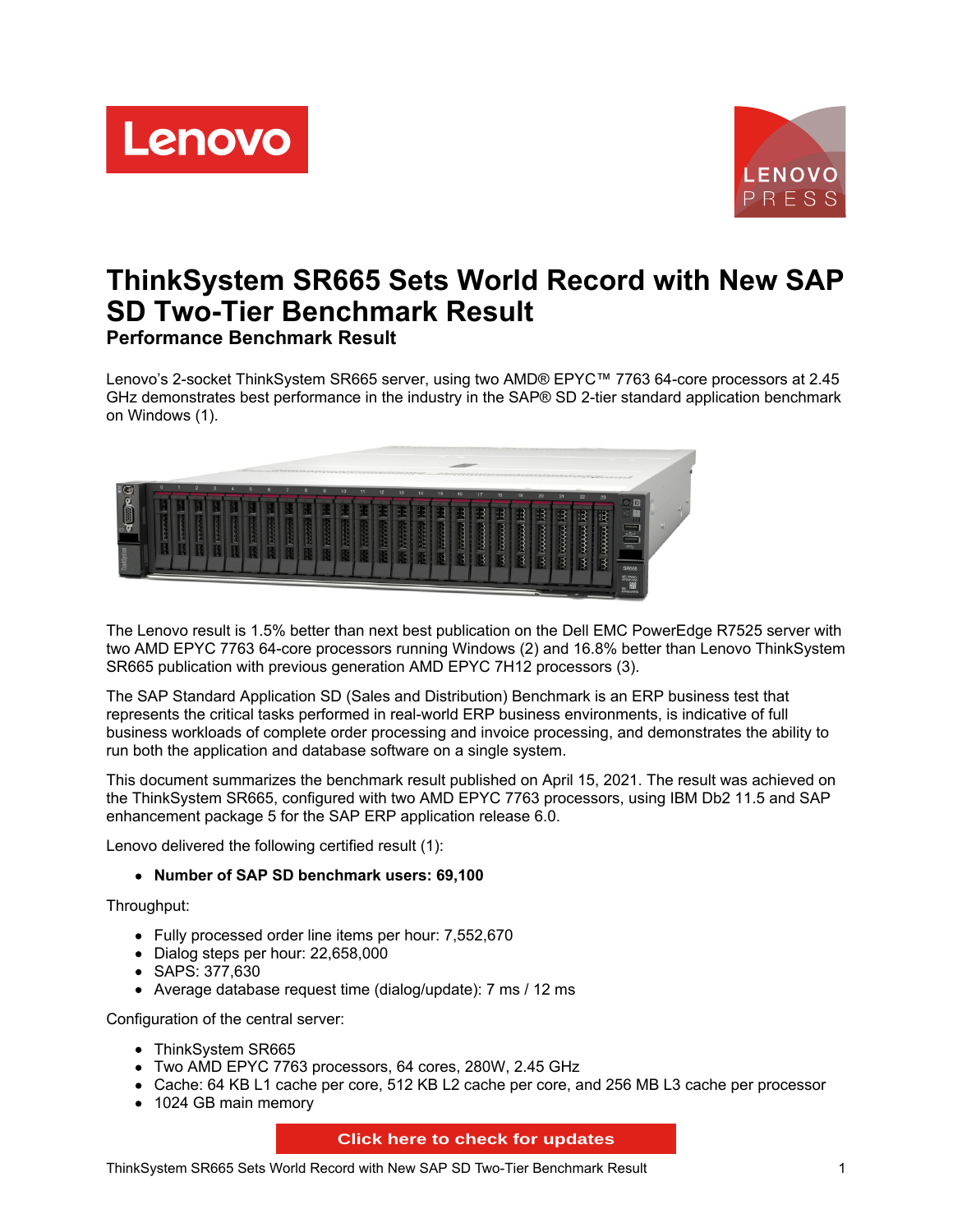Software platform:

- Operating system, central server: Microsoft Windows Server 2019 Datacenter Edition
- RDBMS: IBM Db2 11.5
- SAP Business Suite software: SAP enhancement package 5 for SAP ERP 6.0

Results referenced are current as of April 15, 2021. For the latest SAP benchmark results, visit: <https://www.sap.com/about/benchmark.html>.

(1) This benchmark fully complies with the SAP Benchmark Council regulations and has been audited and certified by SAP SE [\(certification](https://www.sap.com/dmc/benchmark/2021/Cert21025.pdf) number 2021025). Details can be obtained from Lenovo and SAP. The benchmark was performed by Lenovo in Research Triangle Park, NC, USA by Lenovo engineers.

(2) The claim of achieving 1.5% better performance is based on 2S AMD Dell EMC PowerEdge R7525 system publication ([certification](https://www.sap.com/dmc/benchmark/2021/Cert21023.pdf) number 2021023) using AMD EPYC 7763 64-core processors.

(3) The claim of achieving 16.8% better performance is based on 2S AMD Lenovo ThinkSystem SR665 publication [\(certification](https://www.sap.com/dmc/benchmark/2020/Cert20014.pdf) number 2020014) with previous generation AMD EPYC 7H12 processors

#### **About the ThinkSystem SR665**

The Lenovo ThinkSystem SR665 server, now with AMD EPYC 7003 Series processors, delivers outstanding TCO for transactional database, ERP, virtualization, big data & analytics and software-defined deployments. The combination of two AMD EPYC 7003 CPUs with class-leading memory speed, storage, and GPU density, rapidly outpaces the power of prior generation two-socket servers. Lenovo's lauded system reliability, management capabilities, and security infrastructure layer on to the exceptional value that the ThinkSystem SR665 brings to the data center. With the enterprise-class AMD EPYC 7003 Series or 7002 Series processor, the world's first 7nm data center CPU, the ThinkSystem SR665 features two processors with up to an unprecedented 128 total cores with 128 PCIe Gen4 lanes to reduce bottlenecks and increase server utilization.

Compared to the previous processor generations, ThinkSystem SR665 delivers up to 2X performance and 4X floating point capability, providing faster data transfer and analytics without sacrificing memory capacity or I/O with PCIe Gen4 support and faster memory speeds up to 3200 MHz.

Key features:

- 128 cores across two processors to handle heavy-lift ERP, CRM, and virtualization workloads; provides cutting edge application efficiency in health care applications such as medical imaging, EMR, and PACS, or electronic trading platforms for financial services applications.
- Multi-GPU optimized rack server, providing support for up to 8 single-wide GPUs that offer 200% more workload acceleration in AI Inference, and virtualized desktop infrastructure (VDI).
- Support for up to 32 NVMe solid-state drives; when paired with high speed networking, make the system an excellent choice for workloads that need large amounts of low-latency high-bandwidth storage, including virtualized clustered SAN solutions, software-defined storage (SDS), and applications leveraging NVMe over Fabrics.

### **About SAP SD**

SAP SD benchmark is a test for standard sale and distribution business components on SAP ERP, which is indicative of the performance of the application and database on a specific hardware environment. For more information about the benchmark, go to <https://www.sap.com/about/benchmark/appbm/erp.html>.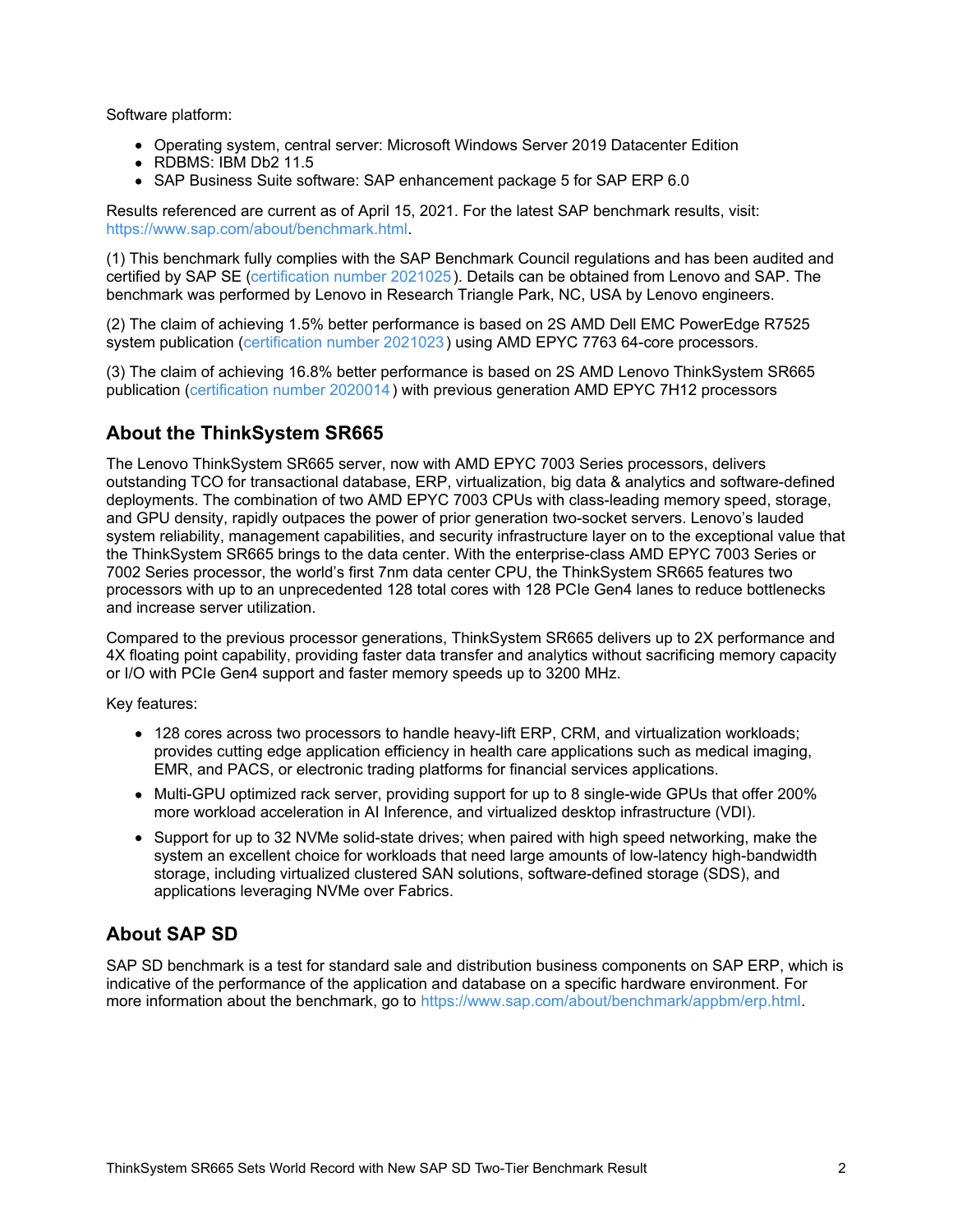### **Learn more**

To learn more about SAP solutions on Lenovo servers visit the following page: <https://www.lenovo.com/us/en/data-center/solutions/sap/>

To learn more about the Lenovo ThinkSystem SR665 server, visit the SR665 product web page: <https://www.lenovo.com/us/en/data-center/servers/racks/ThinkSystem-SR665/p/77XX7SR552S>

## **Related product families**

Product families related to this document are the following:

- IBM [Alliance](https://lenovopress.com/software/alliances/ibm)
- $\bullet$  [IBM](https://lenovopress.com/software/database/db2) Db2
- SAP SD [Benchmark](https://lenovopress.com/servers/benchmarks/sap-sd) Results
- SAP [Alliance](https://lenovopress.com/software/alliances/sap)
- [ThinkSystem](https://lenovopress.com/servers/thinksystem/sr665) SR665 Server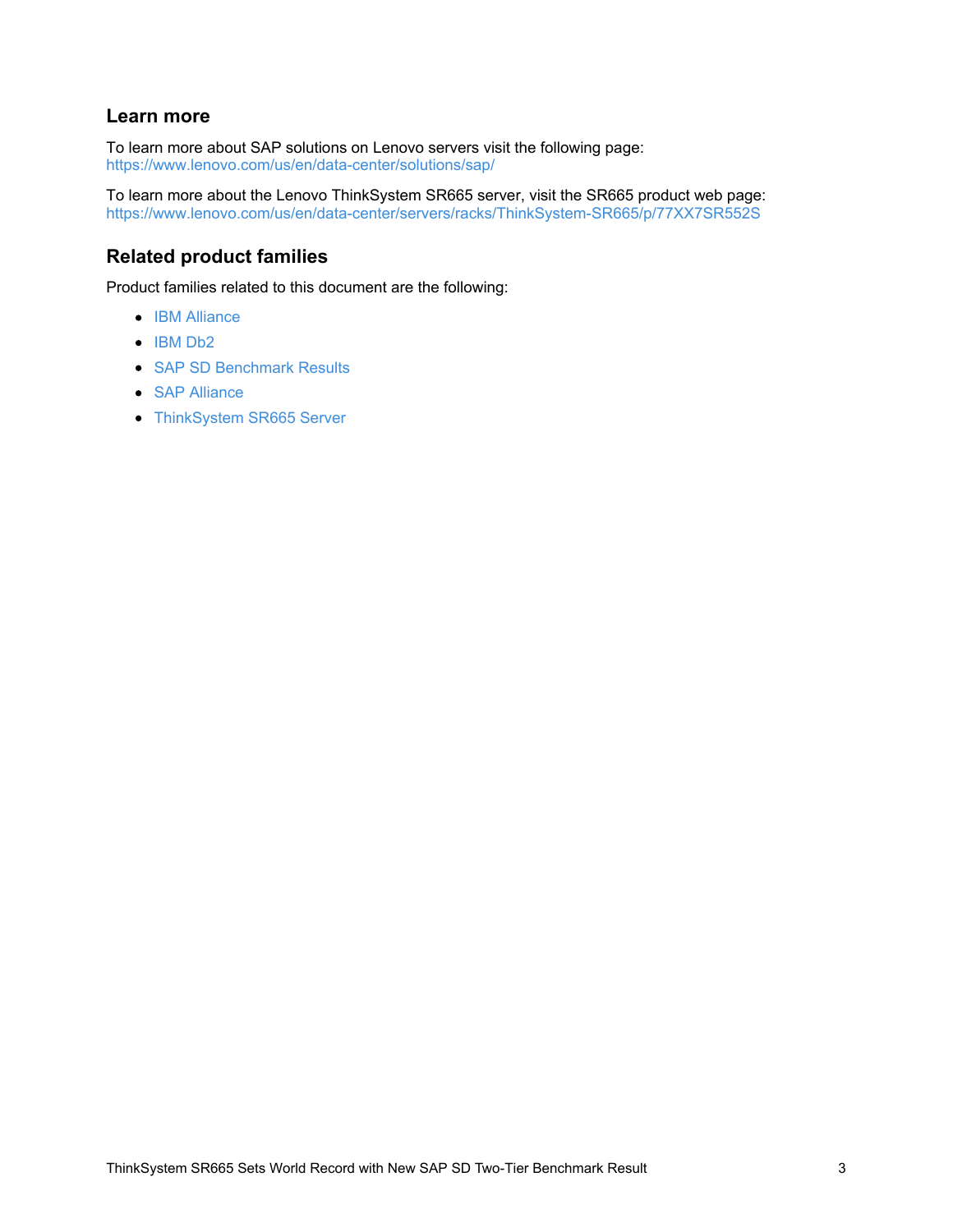#### **Notices**

Lenovo may not offer the products, services, or features discussed in this document in all countries. Consult your local Lenovo representative for information on the products and services currently available in your area. Any reference to a Lenovo product, program, or service is not intended to state or imply that only that Lenovo product, program, or service may be used. Any functionally equivalent product, program, or service that does not infringe any Lenovo intellectual property right may be used instead. However, it is the user's responsibility to evaluate and verify the operation of any other product, program, or service. Lenovo may have patents or pending patent applications covering subject matter described in this document. The furnishing of this document does not give you any license to these patents. You can send license inquiries, in writing, to:

Lenovo (United States), Inc. 8001 Development Drive Morrisville, NC 27560 U.S.A. Attention: Lenovo Director of Licensing

LENOVO PROVIDES THIS PUBLICATION "AS IS" WITHOUT WARRANTY OF ANY KIND, EITHER EXPRESS OR IMPLIED, INCLUDING, BUT NOT LIMITED TO, THE IMPLIED WARRANTIES OF NON-INFRINGEMENT, MERCHANTABILITY OR FITNESS FOR A PARTICULAR PURPOSE. Some jurisdictions do not allow disclaimer of express or implied warranties in certain transactions, therefore, this statement may not apply to you.

This information could include technical inaccuracies or typographical errors. Changes are periodically made to the information herein; these changes will be incorporated in new editions of the publication. Lenovo may make improvements and/or changes in the product(s) and/or the program(s) described in this publication at any time without notice.

The products described in this document are not intended for use in implantation or other life support applications where malfunction may result in injury or death to persons. The information contained in this document does not affect or change Lenovo product specifications or warranties. Nothing in this document shall operate as an express or implied license or indemnity under the intellectual property rights of Lenovo or third parties. All information contained in this document was obtained in specific environments and is presented as an illustration. The result obtained in other operating environments may vary. Lenovo may use or distribute any of the information you supply in any way it believes appropriate without incurring any obligation to you.

Any references in this publication to non-Lenovo Web sites are provided for convenience only and do not in any manner serve as an endorsement of those Web sites. The materials at those Web sites are not part of the materials for this Lenovo product, and use of those Web sites is at your own risk. Any performance data contained herein was determined in a controlled environment. Therefore, the result obtained in other operating environments may vary significantly. Some measurements may have been made on development-level systems and there is no guarantee that these measurements will be the same on generally available systems. Furthermore, some measurements may have been estimated through extrapolation. Actual results may vary. Users of this document should verify the applicable data for their specific environment.

#### **© Copyright Lenovo 2022. All rights reserved.**

This document, LP1475, was created or updated on April 26, 2021.

Send us your comments in one of the following ways:

- Use the online Contact us review form found at: <https://lenovopress.com/LP1475>
- Send your comments in an e-mail to: [comments@lenovopress.com](mailto:comments@lenovopress.com?subject=Feedback for LP1475)

This document is available online at <https://lenovopress.com/LP1475>.